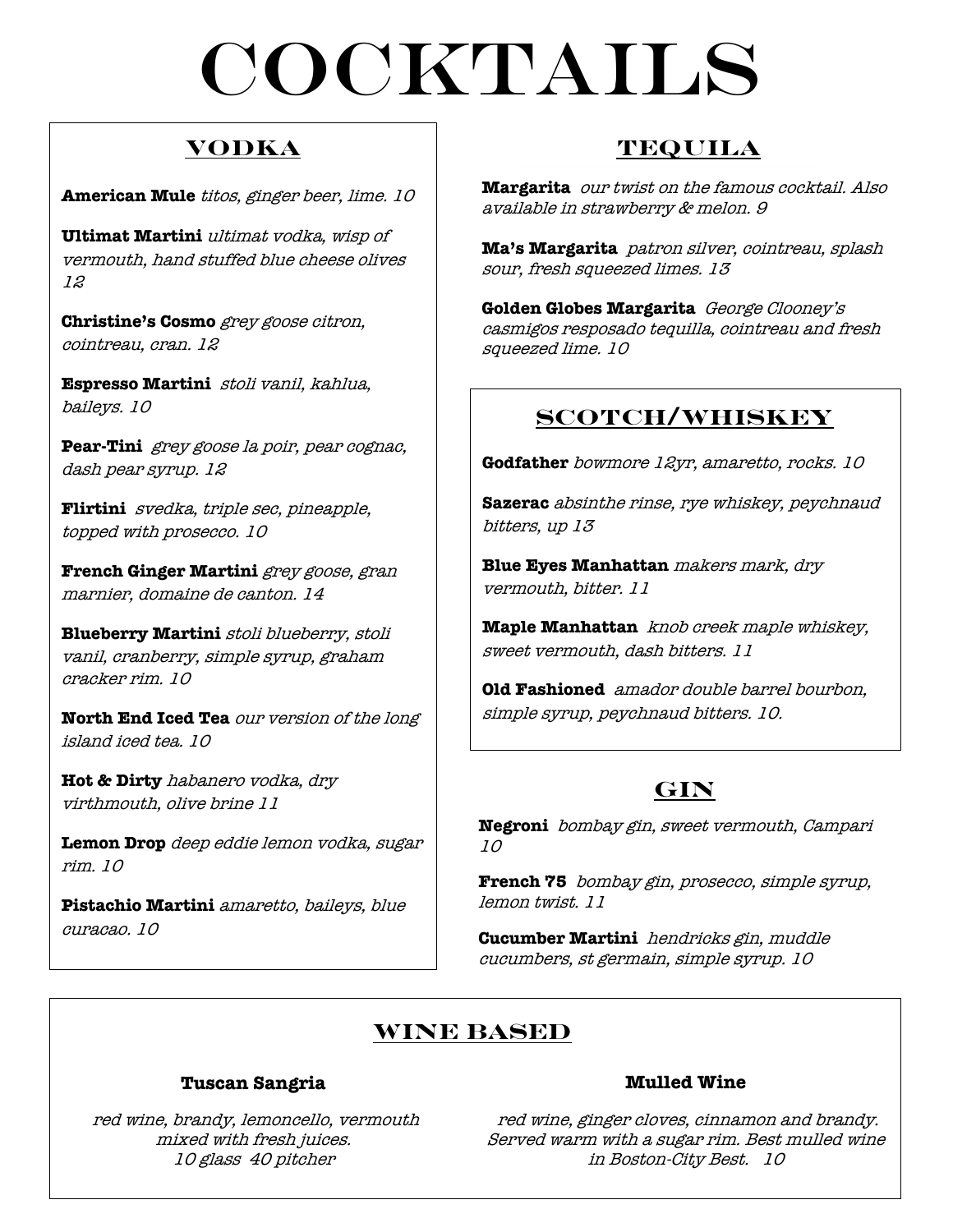# BEER LIST

\$5 (unless otherwise noted)

## **Malty/Balanced**

## **Light and easy**

**Budweiser** (4.5) St. Louis, MO, 5.0%

**Bud Light** (4.5) St. Louis, MO, 4.2%

**Coors Light** (4.5) Golden, CO, 4.2%

**Corona Extra** Mexico, 4.6%

Peroni Rome, Italy, 5.1%

**Sam Seasonal** Boston, MA, Varies

**Stella Artois** Belgium, 5.2%

**Night Shift Nite Lite Lager** (6) *Everett,* MA, 4.3%

**Bent Water Common Hope Pilsner**  (7)Lynn, MA 5.0% \*Donation to TEAM FOX Parkinson Reasearch\* **ed**

## **Wheat/White**

**Allagash White** Portland, Me, 5.1%

## **Cider/Seltzers (GF)**

**Downeast Cider House** Boston, MA 5.0%

**High Noon Watermelon** Memphis, TN 4.5%

## **Floral/Hoppy**

- **Sam Adams** Boston, MA, 4.8% **Bent Water Sluice Juice IPA** (7) Lynn, MA 6.5% **Night Shift Haze Maze DIPA** (7) Everett, MA 8.0% **Night Shift Santilli IPA** (7) Everett, MA 6.0% **Harpoon IPA** Boston, MA, 5.9%
	- **Mighty Squirrel Cloud Candy NE IPA** (7) Boston, MA 6.5%

Lord Hobo Boom Sauce NE IPA<sup>(7)</sup>Woburn, MA 7.8%

## **Roasted/Dark**

**Harpoon Mike's Pastry Cannoli Stout** (8) Boston, MA 7.3%

#### **SOURs**

**Mighty Squirrel Nanaland** (7) Boston, MA 7.1%

**Mighty Squirrel Mango Sour IPA** (7) Boston MA, 7.0%

## **NON-ALcoholic**

**Heineken 0.0** Zoeterwoude, Netherlands

**O'douls** St. Louis, MO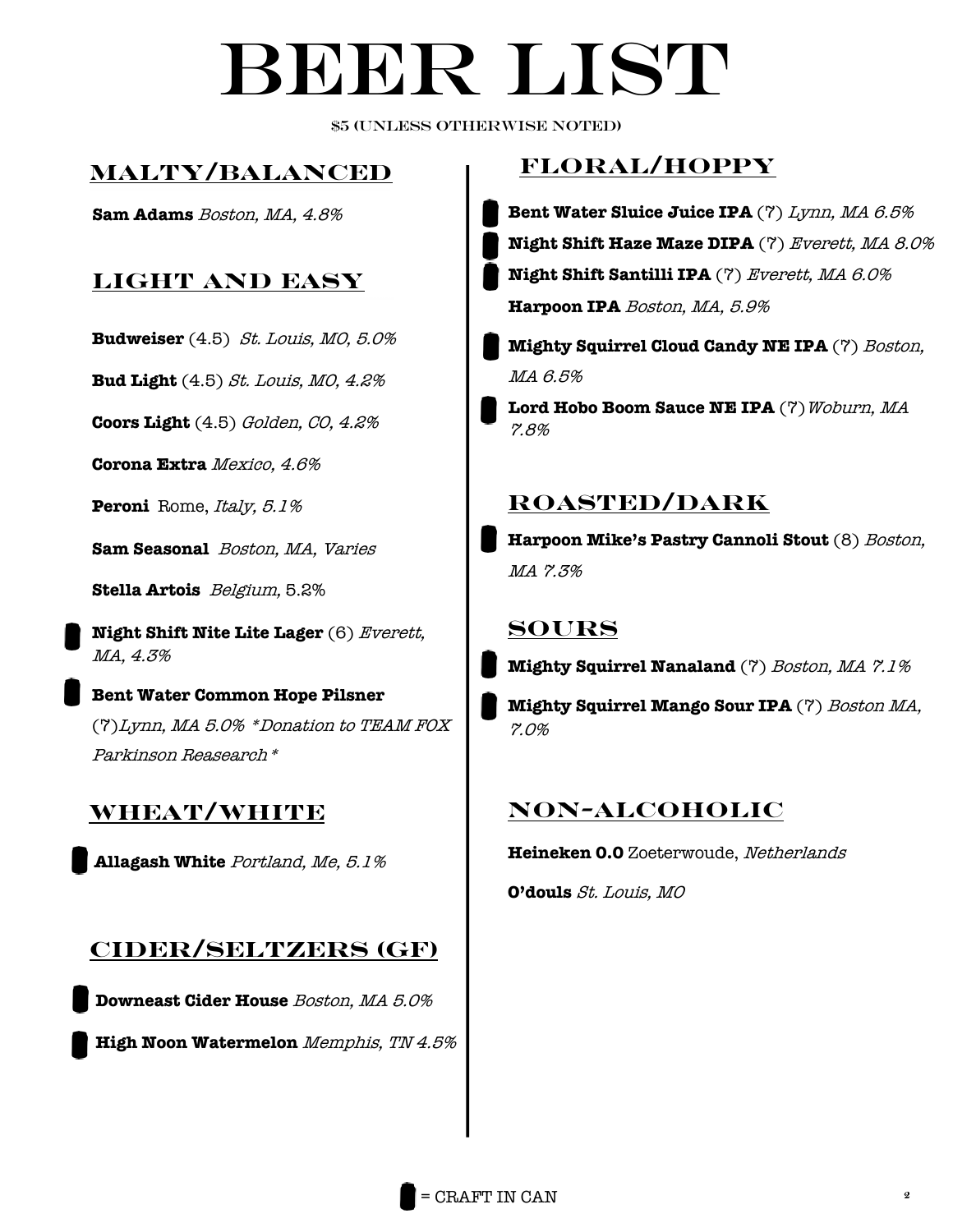# **RED WINES BY GLASS**

| 809 | Barbera d'Asti, Stefano Farina, Piedmont, 2019<br>classic & smooth                   | 11 |
|-----|--------------------------------------------------------------------------------------|----|
| 158 | Brunello di Montalcino, Caparzo, Tuscany, 2018                                       | 14 |
| 506 | Blend, Red Schooner, Titan 1, by Caymus vineyards, Ca. NV<br>amazing                 | 15 |
| 600 | Cabernet Sauvignon, Tomaresca Neprica, Italy, 2019                                   | 11 |
| 145 | Cabernet Sauvignon, Post & Beam, Napa, 2020                                          | 15 |
| 819 | Cabernet Sauvignon, Rabble, Paso Robles, 2018<br>Outstanding                         | 13 |
| 159 | Chianti Classico, Gagliole, D.O.C.G., Italy, 2019                                    | 12 |
| 815 | Malbec, Tilia, Argentina, 2021                                                       | 10 |
| 811 | Merlot, Scarbolo, Friuli Venezia Giula, Italy., 2017<br>smooth                       | 11 |
| 141 | Montepulciano D'Abruzzo, Casalini, Italy, 2020<br>Al's new Favorite                  | 10 |
| 807 | Nerello Mascalese, Fazio, Sicily, Italy, 2020<br>exciting sicilian grape, stunning   | 11 |
| 799 | Pinot Noir, Pavette, Central Coast, Ca. 2020                                         | 12 |
| 136 | Pinot Noir, Mer Soleil Reserve, Santa Lucia Highlands, Ca., 2018/19<br>fantastic     | 13 |
| 200 | Red Blend, Zenato, Veronese Alanera Rosso, Monte Costalunga, Italy, 2018             | 12 |
| 808 | Red Blend, Conundrum, CA, 2020<br>dark fruit & chocolate cherries                    | 11 |
| 201 | Red Blend, Sella Antica Rosso, Tuscany, Italy, 2020<br>dark red fruits and spicy oak | 12 |
| 162 | Red Blend, Robert Hall, Paso Robles, 2017                                            | 10 |
| 813 | Sangiovese, Donna Laura, Ali, IGT, Tuscany, Italy, 2020                              | 12 |
| 814 | Shiraz, Stump Jump, Australia, 2020                                                  | 11 |
|     | 817 Super Tuscan, Ruffino, Modus, Tuscany, Italy, 2018                               | 13 |
|     |                                                                                      |    |

# **Carafes**

| Red Blend, Oakhill Winery, Rustico, Ca. | fruity, full bodied | 39 |
|-----------------------------------------|---------------------|----|
|-----------------------------------------|---------------------|----|

 $\mathbf{Y}$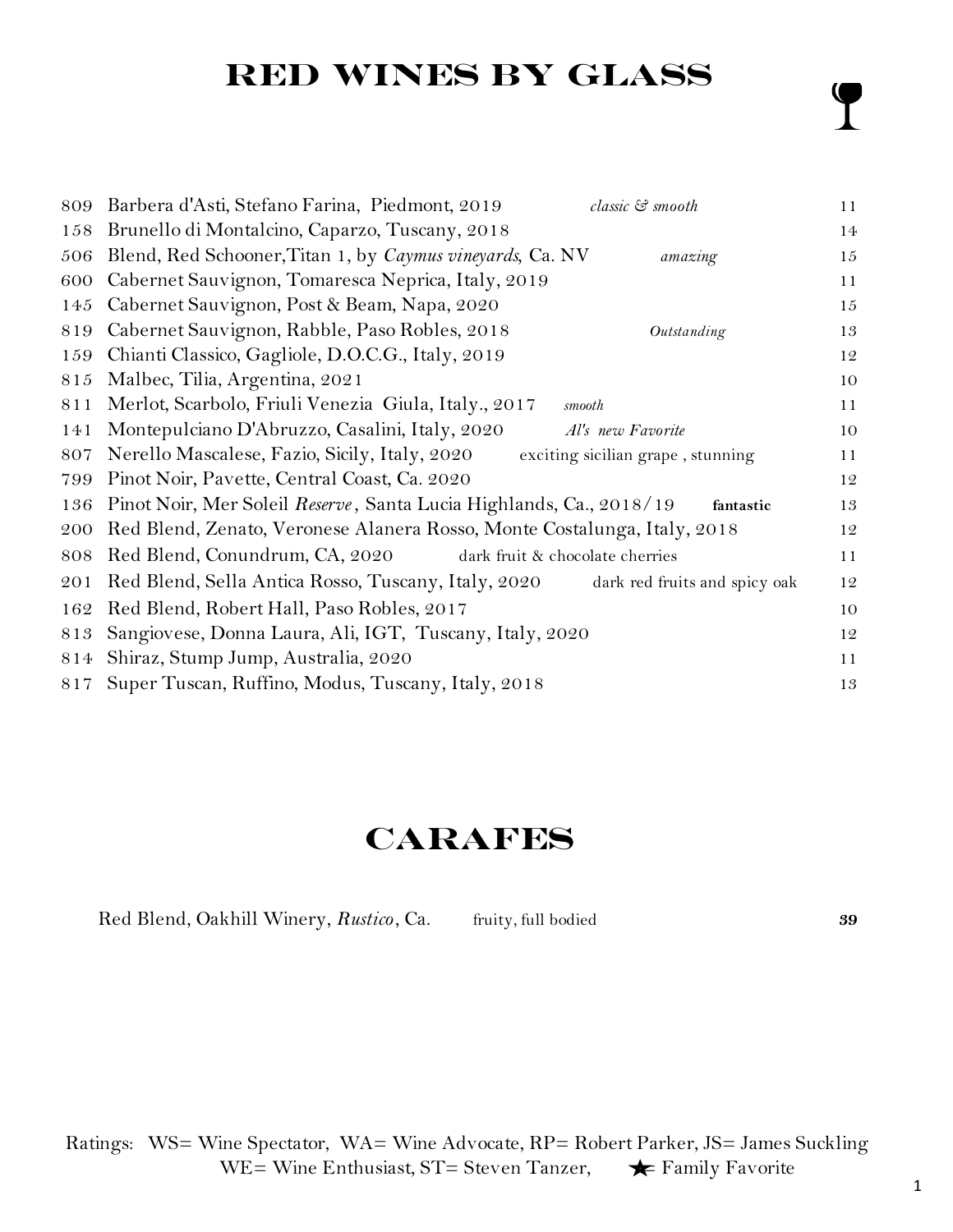# **WHITE WINES BY GLASS**

| 2025 Chardonnay, Harken, CA, 2020                                              | oaky, buttery | 11 |
|--------------------------------------------------------------------------------|---------------|----|
| 2009 Moscato*, Stella IGT, Sicily, 2019                                        |               | 10 |
| 2026 Pinot Grigio, Alisa, Italy, 2019                                          |               | 11 |
| 2008 Riesling*, Pacific Rim, Columbia Valley, WA, 2020 Wine and Spirtis 90 pts |               | 11 |
| 2004 Sauvignon Blanc, Flat Top Hills, Ca., 2018                                |               | 11 |

## **Rose**

| 2027 Santa Margherita, Italy, 2020                         |  |
|------------------------------------------------------------|--|
| 2012 Rose, Schloss Gobelsburg, Cisterien, Austria, 2020/21 |  |

## **BUBBLES**

**btl** 2023 Prosecco Rose, Torresella, Italy *awesome* 45 2024 Prosecco, Santa Margherita, Italy, 12 2013 Prosecco, Ruffino, Tuscany, Italy, NV 10



\*UNFORTUNATELY, DUE TO LIMITED ALLOCATIONS, AVAILABILITY OF WINES AND VINTAGES ARE SUBJECT TO CHANGE without notice. WE APOLOGIZE FOR ANY INCONVENIENCE.

 $\mathbf \P$ 

 $\mathbf \P$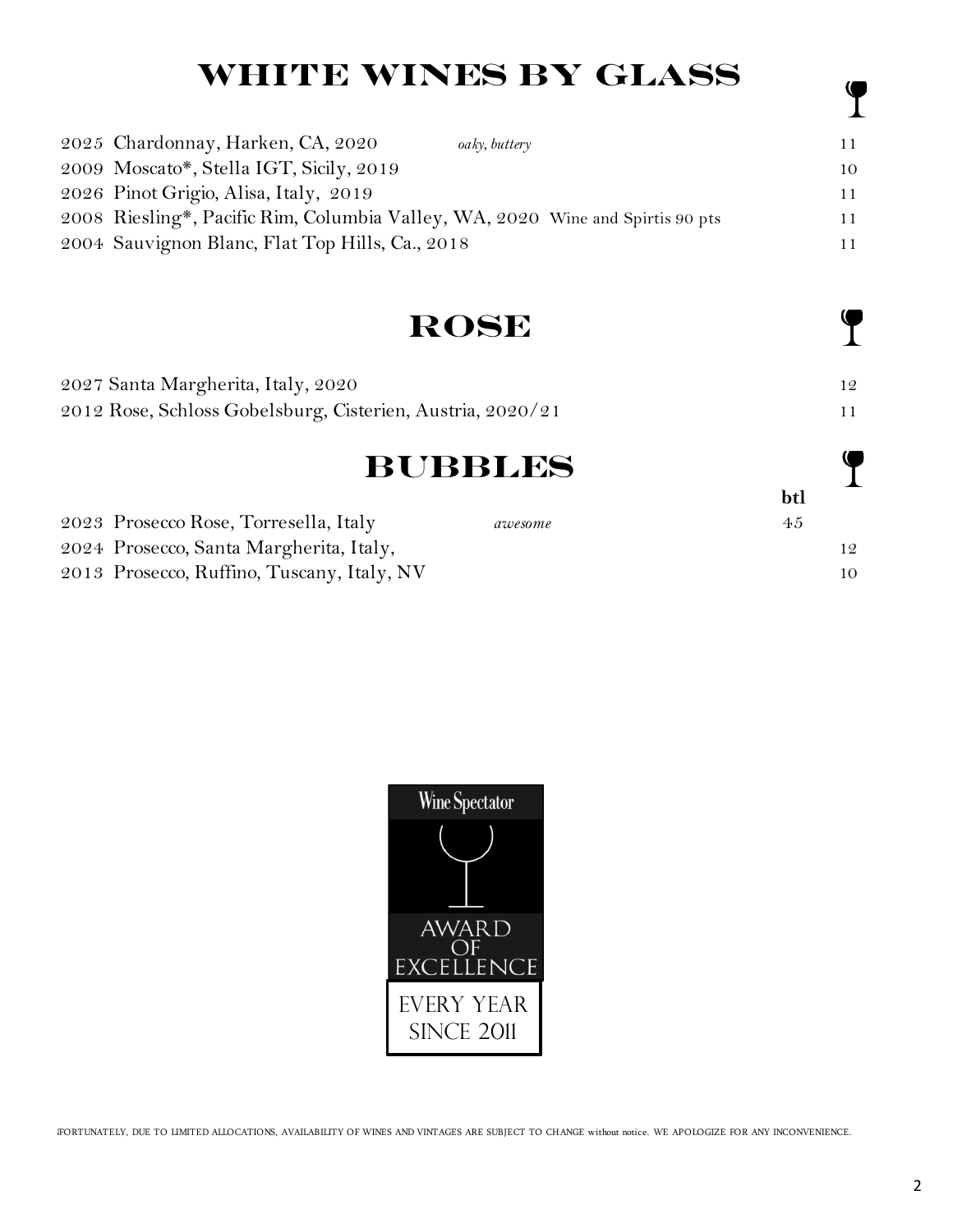# **ITALIAN RED WINES**

#### **Veneto**

| Amarone di Valpolicella |                                                                         |     | <b>Bottle Ratings</b> |
|-------------------------|-------------------------------------------------------------------------|-----|-----------------------|
|                         | 150 Luigi Righetti, Capitel De Roari, Veneto, Italy, 2017               | 56  |                       |
| 181                     | M. Castellani, Cinque Stella, Veneto, 2013                              | 115 | <b>WS 96</b>          |
| Other                   |                                                                         |     |                       |
| 164                     | Sangiovese Blend, San Polo Rubio, Tuscany, 2019<br>awesome              | 48  |                       |
| 603                     | Negroamaro, Tommaresca Masseria Maime, Puglia, 2013/14                  | 60  | <b>WE 91</b>          |
| 810                     | Valpolicella, Zenato, Superiore, Veneto, Italy, 2018                    | 44  |                       |
| 207                     | Corvina/Sangiovese/Rond., Zenato Valpolicella Ripassa, Veneto, 2015     | 69  | <b>WA 93</b>          |
| 425                     | Corvina, Allegrini, La Poja, Veneto, Italy, 2011 spectacular            | 98  | <b>RP</b> 93          |
| 801                     | Gaja, Moresco Sito, Tuscany, 2015                                       | 80  | <b>WA 93</b>          |
|                         | <i><b>PIEDMONT</b></i>                                                  |     |                       |
|                         | <b>Nebbiolo</b>                                                         |     |                       |
| 791                     | Barbera del Monferratto, Marchesi di Barolo, Maraia, 2019 nice & smooth | 53  | <b>WS 90</b>          |
| 809                     | Barbera d'Asti, Stefano Farina, Piedmont, 2019                          | 44  |                       |
| 221                     | Barbera d'Asti, Michele Chiarlo, Le Orme, Piedmont, 2018                | 53  | <b>WS 90</b>          |
| 175                     | Nebbiolo, Nino Negri, Inferno, Piedmont, 2018                           | 58  | <b>WS 90</b>          |
| <b>Barolo</b>           |                                                                         |     |                       |
| 505                     | Massolino, Parafada, Single Vineyard, Piedmont, 2015/16                 | 109 | <b>JS95</b>           |
| 155                     | Mauro Molina, D.O.C.G., Italy 2015                                      | 70  |                       |
| 166                     | Mauro Molina, Briccio Luciani, Italy, 2015                              | 85  |                       |
| 355                     | Damilano, Lecinquevigne, Piedmont, Italy, 2016<br>"long and smooth"     | 60  | <b>WA92</b>           |
| 152                     | Renato Ratti, Marcenasco, Piedmont, 2015                                | 79  | <b>WS 93</b>          |
| 149                     | Mauro Molina, La Serra, Italy, 2013<br>spectacular                      | 85  |                       |
| 210                     | Stefano Farina, Piedmont, 2013                                          | 79  | WS 92                 |
| 163                     | Mauro Molina, La Conca, Italy, 2015                                     | 90  | WA94                  |

### **Tuscany**

#### **Brunello**

| 149 Casanova di Neri, Tenuta Nouva, 2010         |               |     | 155 JS 98 |
|--------------------------------------------------|---------------|-----|-----------|
| 214 Ruffino, Tenuta Greppone Mazi, Tuscany, 2014 |               |     | 95 JS 95  |
| 798 Frescobaldi, Castel Giocondo, Tuscany 2015   | "Outstanding" |     | 95 WS95   |
| 158 Caparzo, Tuscany, $2014/15$                  |               | 56. |           |

 Ratings: WS= Wine Spectator, WA= Wine Advocate, RP= Robert Parker, JS= James Suckling WE= Wine Enthusiast, ST= Steven Tanzer,  $\bigstar$  Family Favorite

3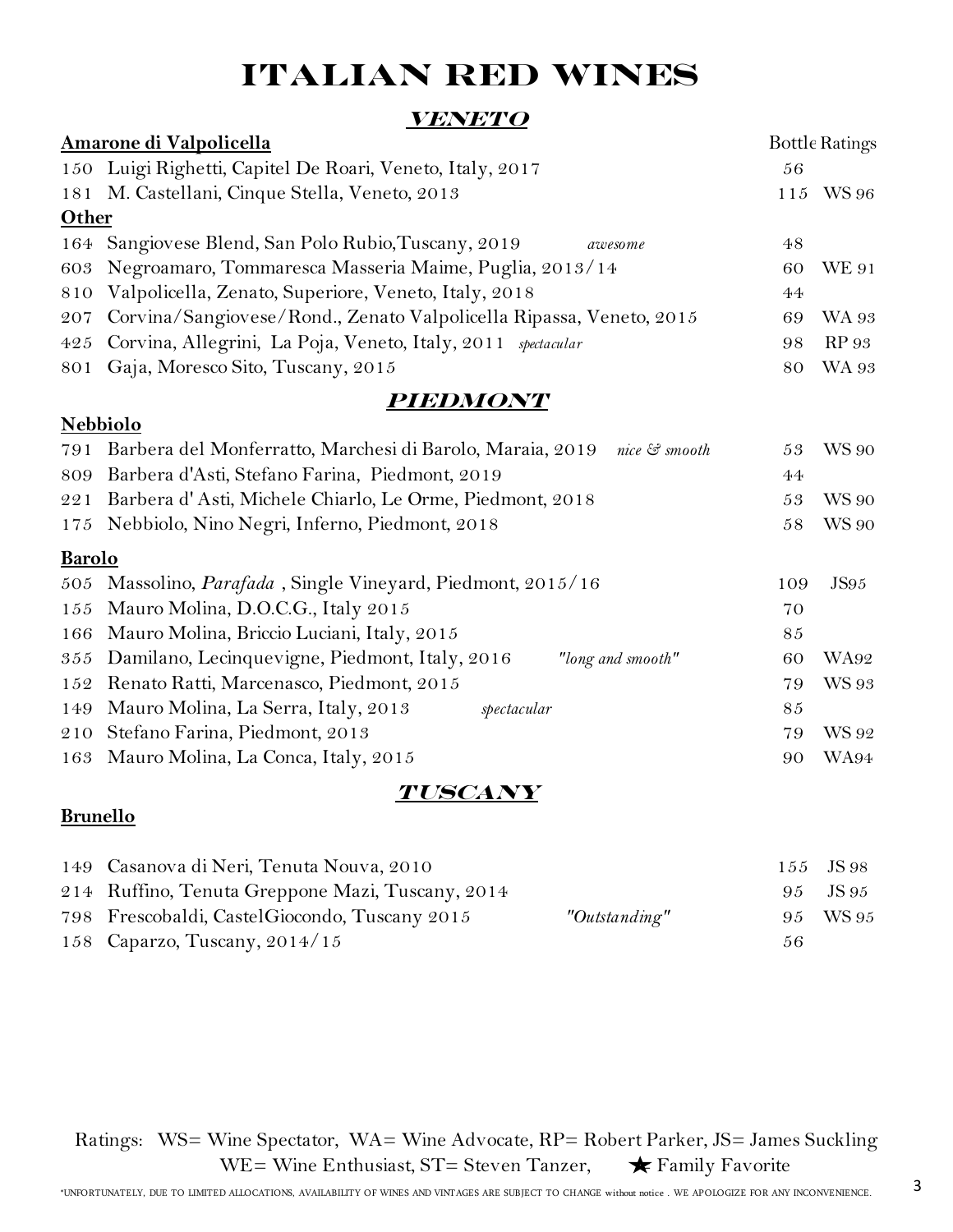### **Chianti & Sangiovese**

| 211 Tenuta Nozzole, Chianti Classico Riserva, Tuscany, 2019<br>superb        | 55  |              |
|------------------------------------------------------------------------------|-----|--------------|
| 209 Ruffino Ducale Oro," Gold "Chianti Classico Riserva, Tuscany, 2017       |     | 68 WE 92     |
| 2015/16, 2015 Rocca di Castagnoli, Poggio a' Frati, Chianti Riserva, Tuscany | 70  |              |
| 212 Castello Di Querceto, Chianti Classico Riserva, Tuscany, 2017            | 59. | <b>WS 90</b> |
| 142 Castello del Trebbio, Tuscany, 2018                                      | 44  |              |
| 813 Donna Laura, Ali, IGT, Sangiovese, Tuscany, Italy, 2020                  | 44  |              |
| 159 Gagliole, Chianti Classico, D.O.C.G., Sienna, Italy, 2019                |     | WS 92        |

#### **Super Tuscan**

| 226 Tenuta Setti Ponti, Crognolo, Tuscany, 2020                  | baby grand master          | 64  |              |
|------------------------------------------------------------------|----------------------------|-----|--------------|
| 182 Tenuta Setti Ponti, Orma, Bolgheri, Italy, 2013              |                            | 85  | WA95         |
| 925 Ruffino, Aluada, Tuscany, 2011                               |                            | 95  | <b>WS 97</b> |
| 201 Sella Antica, Tuscany 2020                                   |                            | 48  |              |
| 204 Tenuta San Guido, Guidaberto, Tuscany, 2020                  |                            | 79  | WS 92        |
| 363 Antinori Rosso Toscana, Tuscany, 2018/19                     |                            | 59  | JS 92        |
| 229 La Massa, Giorgio Primo, Tuscany, 2018 Top ten wines of 2017 |                            |     | 125 WS 97    |
| 146 Cabreo, Il Borgo, Tuscany, 2012/13 Hidden Secre              |                            |     | 85 WA 93     |
| 817 Ruffino, Modus, Tuscany, Italy, 2018                         |                            | 52  | JS 94        |
| 217 La Massa, Tuscany, 2018 "Enormous Richness & Density"        |                            | 49. | <b>WA 93</b> |
| 361 Sette Ponti, Oreno, Tuscany, 2020                            | "Beautiful Bordeaux Blend" | 125 | JS 95        |

#### **Other Varietals**

| 807 Nerello Mascalese, Fazio, Sicily, Italy, 2020<br>exciting sicilian grape, stunning | 44  |          |
|----------------------------------------------------------------------------------------|-----|----------|
| 821 Gasparini, Rossi, Veneto, 2011/12                                                  | 49. |          |
| 503 Corvina/Syrah, Allegrini, La Grola, IGT Veneto, 2014/15                            |     | 58 WS 91 |
| 141 Montepulciano D'Abruzzo, Casalini, Italy, 2018/19 Al's new Favorite                | 40. |          |

 Ratings: WS= Wine Spectator, WA= Wine Advocate, RP= Robert Parker, JS= James Suckling WE= Wine Enthusiast,  $ST =$  Steven Tanzer,  $\blacklozenge$  Family Favorite

\*UNFORTUNATELY, DUE TO LIMITED ALLOCATIONS, AVAILABILITY OF WINES AND VINTAGES ARE SUBJECT TO CHANGE without notice. WE APOLOGIZE FOR ANY INCONVENIENCE.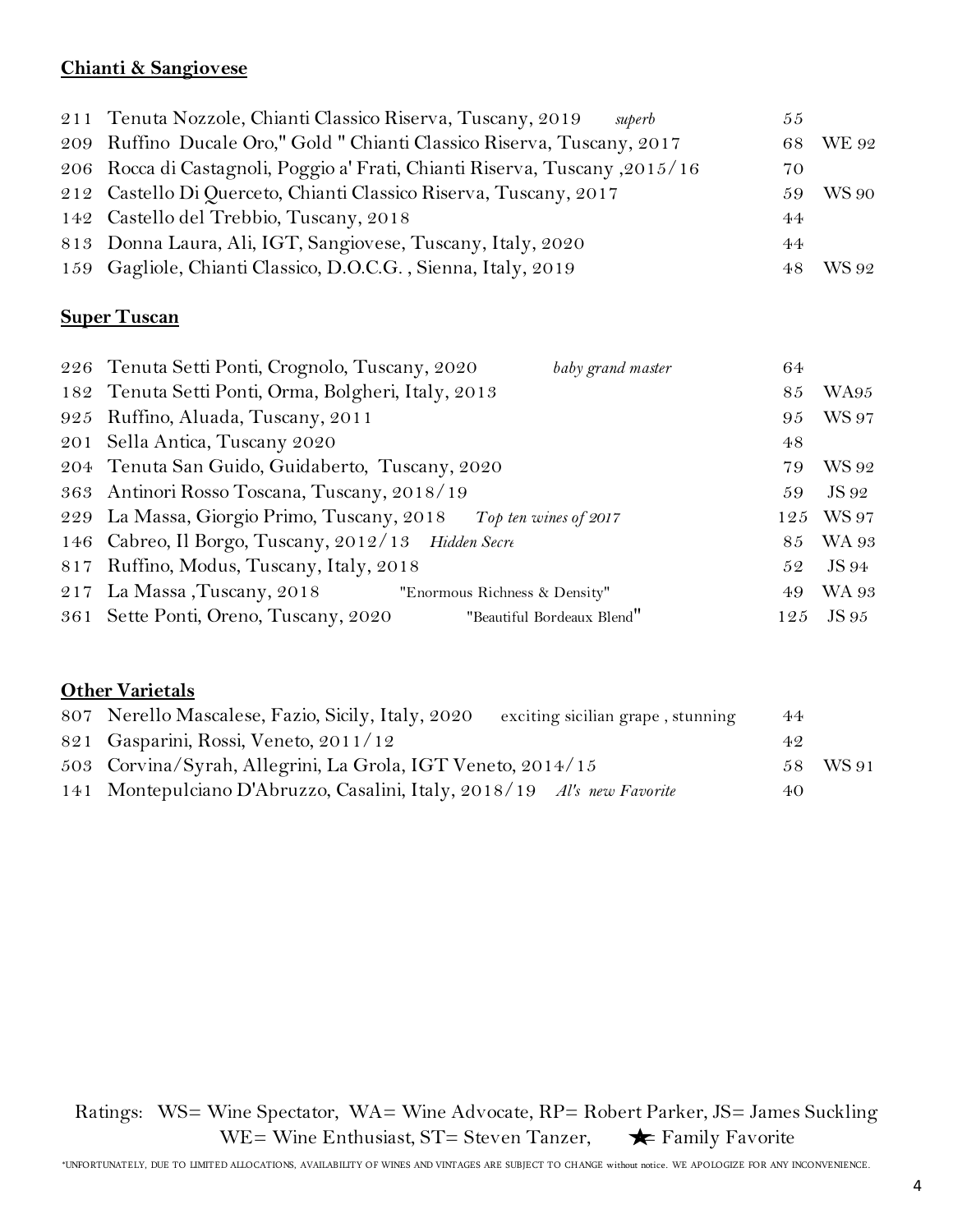# **AMERICAN RED WINES**

## **Cabernet Sauvignon**

| 203 | Justin, Isosceles, Paso Robles, Ca. 2018<br>Bordeaux style, cherry, plum, chocolate | 97  | <b>WE 94</b> |
|-----|-------------------------------------------------------------------------------------|-----|--------------|
| 501 | Hess, Lion Tamer, Napa, 2018                                                        | 75  | WA 91        |
| 143 | Frank Family, Rutherford Riserve, Napa 2017                                         | 140 | <b>JS</b> 95 |
| 473 | Charles Krug, Cabernet, Napa, Ca., 2018                                             | 75  | JS 91        |
| 601 | Hess, Mt Veeder, Napa, 2018                                                         | 85  | JS 94        |
| 812 | Bonanza, Wagner, Fairfield, Ca., Lot #4<br>makers of Caymus                         | 44  |              |
| 308 | Stag's Leap Wine Cellars, Artemis, Napa Valley, North Coast, 2019                   | 95  | WA 93        |
| 140 | Caymus, Napa, CA., 2019/20                                                          | 125 | $\star$      |
| 153 | Chappellett, Mountain Cuvee, Napa, 2019                                             | 60  |              |
| 192 | Stag's Leap Wine Cellars, Cask 23, Estate, Napa Valley, 2012<br>"awesome"           |     | 295 RP 100   |
| 822 | Cade, Estate, Howell Mtn., Napa, 2018                                               | 140 | <b>RP</b> 94 |
| 823 | Odette, Estate, Stags Leap, Napa, 2014/15                                           | 135 | $RP95+$      |
| 330 | Caymus, Special Selection, Napa, 2017                                               | 225 | <b>WS 96</b> |
| 341 | Chappellett, Prichard Hill, Napa, 2010                                              | 225 | <b>RP</b> 96 |
|     | <b>Red Blends</b>                                                                   |     |              |
| 169 | Purple Heart, Bordeaux-Style Red Blend, Napa, Ca., 2015/16                          | 55  |              |
| 808 | Caymus Vineyards, Conundrum, CA, 2020<br>dark fruit & chocolate cherries            | 44  |              |
| 404 | Schafer Vineyards, TD-9, CA, 2015                                                   | 75  |              |
| 444 | Merryvale, Profile, Bordeaux Blend, Napa CA 2014/15                                 | 145 | <b>WE 97</b> |
|     | <b>Other Varietals</b>                                                              |     |              |
| 189 | Merlot, Emmolo, Napa Valley, 2015 medium body and lots of fruit                     | 50  | RP 92        |
| 799 | Pinot Noir, Pavette, Ca., 2020                                                      | 48  |              |
| 311 | Pinot Noir, Kosta Browne, Sonoma, Ca., 2014                                         | 110 | WA95         |
| 182 | Pinot Noir, Murphy Good, Ca., 2017/18                                               | 55  |              |

 Ratings: WS= Wine Spectator, WA= Wine Advocate, RP= Robert Parker, JS= James Suckling WE= Wine Enthusiast, ST= Steven Tanzer,  $\bigstar$  Family Favorite

\*UNFORTUNATELY, DUE TO LIMITED ALLOCATIONS, AVAILABILITY OF WINES AND VINTAGES ARE SUBJECT TO CHANGE. WE APOLOGIZE FOR ANY INCONVENIENCE.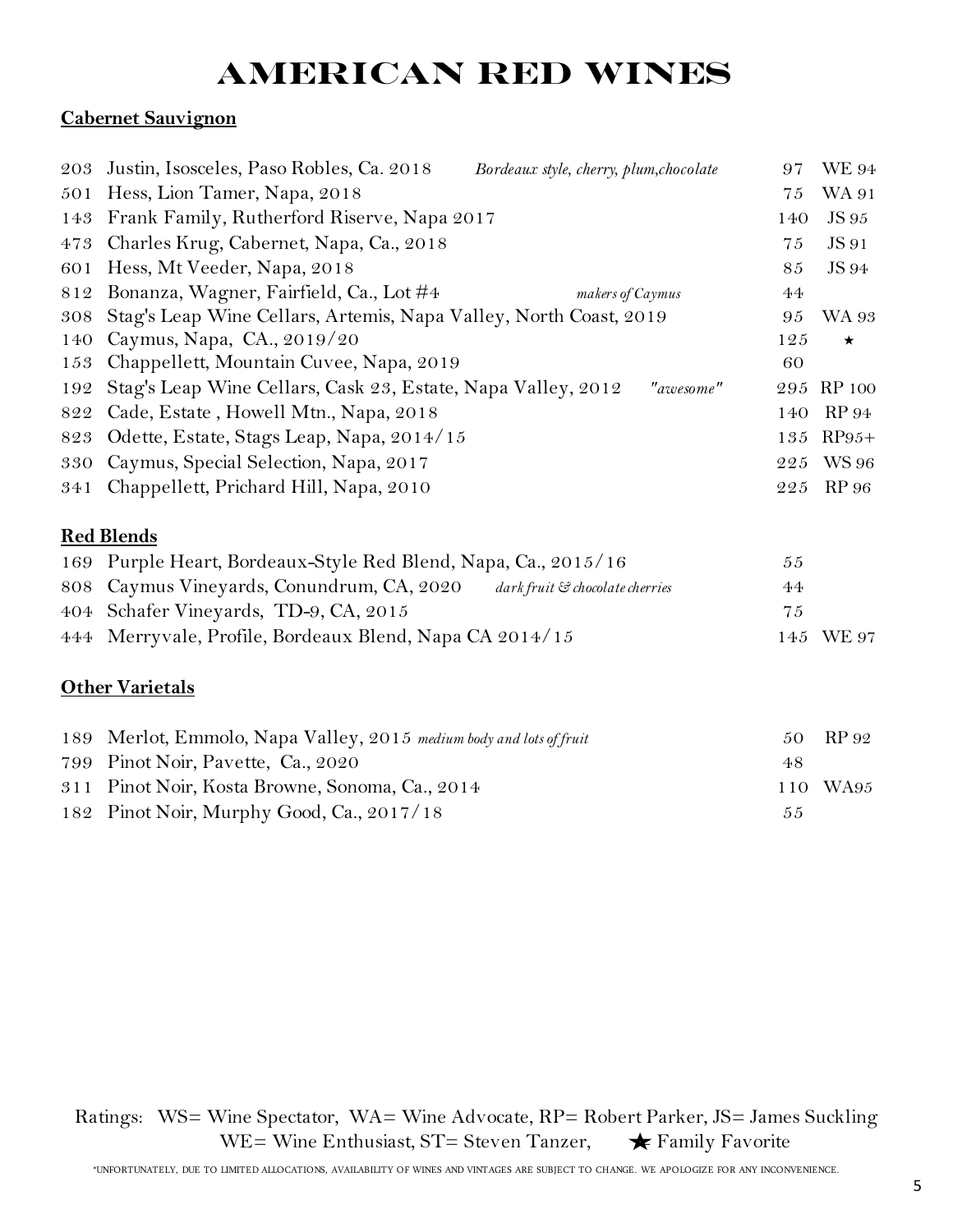## **INTERNATIONAL RED WINES France**

| 472 Bordeaux Blend, Canon La Gaffeliere, 2011/12<br>"remarkable"                      | 105 WS 95 |
|---------------------------------------------------------------------------------------|-----------|
| 237 Gren/Mouvedre/Mataro, Clos des Papes, Chateauneuf-Du-Pape, 2015/16 wou 112 WS 98  |           |
| 144 Red Blend, LaFage 15 Bastide Miraflors, France, 2017/185<br>unbelievable 44 WA 94 |           |
| 804 Mourvedre/Grenache, Domaine Tempier, Bandol Rouge, Bandol, 2015/16                | 65 WA92   |
| 805 Mourvedre Blend, Domaine Tempier, La Tourtine, Bandol, 2015/16                    | 79 WA 93  |

#### **SPAIn**

| 199 Rioja, Ondarre, Reserva, Spain 2014/15                                | 60 WS 93 |
|---------------------------------------------------------------------------|----------|
| <b>SOUTH AMERICA</b>                                                      |          |
| 351 Cabernet Sauvignon, Concha Y Toro, Don Melchor, Maipo, Chile, 2006/09 | 95 RP 96 |
| 250 Carmonara Canaba V Tara Tarrunya Pauma, Papal Valley Chile 2016/17    | $DD$ 0.0 |

| 350 Carmenere, Concha Y Toro, Terrunyo Peumo, Rapel Valley, Chile, 2016/17 | 58 RP 93 |
|----------------------------------------------------------------------------|----------|
| 160 Malbec Riserva, Terrazas de Losandes, Riserva, Argentina, 2017/18      | 55 JS 92 |
| 815 Malbec, Tilia, Argentina, 2021                                         | 40 RP 90 |

#### **Australia & South Africa**

| 171 Shiraz, John Duval, Entity, Barossa, Australia, 2010/11<br>"explosive" |    | 59 RP 94 |
|----------------------------------------------------------------------------|----|----------|
| 814 Shiraz, d'Arenberg, Stump Jump, McLaren Vale Australia, 2020           | 44 |          |

 Ratings: WS= Wine Spectator, WA= Wine Advocate, RP= Robert Parker, JS= James Suckling WE= Wine Enthusiast,  $ST =$  Steven Tanzer,  $\qquad \bigstar$  Family Favorite

6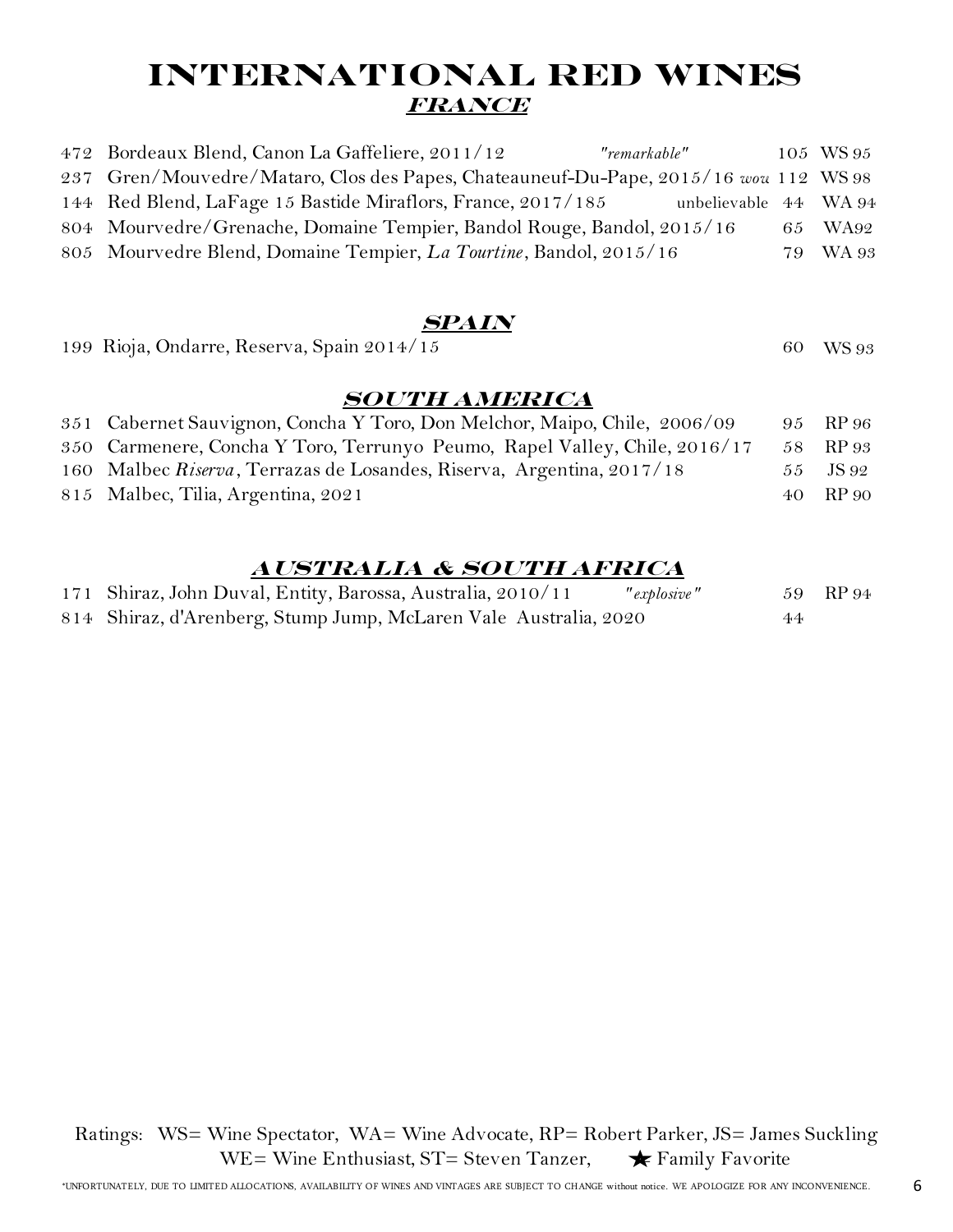# **Rose**

|                                                   |                                 |    | Bottle Rating |
|---------------------------------------------------|---------------------------------|----|---------------|
| 2023 Prosecco Rose, Torresella, Italy, NV         | crisp, fruity and sparkling *** | 45 |               |
| 2027 Santa Margherita, Italy, 2020                |                                 | 40 |               |
| 2012 Schloss Gobelsburg, Cisterien, Austria, 2019 |                                 |    | 42 WE 91      |
| 3024 Tiberio, Cerasuolo d'Abruzzo, Italy, 2018    |                                 |    | 44 WE 92      |

# **American WHITE**

#### **Chardonnay**

|          | 3118 La Crema, Kelli Ann, Russian River Valley, Ca., 2015<br>remarkable      | 60 | $\bigstar$        |
|----------|------------------------------------------------------------------------------|----|-------------------|
|          | 2520 Patz & Hall, Dutton Ranch, Sonoma, CA 2015                              | 55 | <b>WE 95</b>      |
|          | 2521 Winderlea, Willamette Valley, Oregon 2014                               | 53 | <b>WE 93</b>      |
|          | 2522 Chateau Ste. Michelle, Cold Creek Vineyard, Columbia Valley, WA 2013    | 45 | <b>RP</b> 90      |
|          | 2523 Stags Leap Wine Cellars, KARIA, Napa Valley, CA 2014                    | 51 | <b>WE 91</b>      |
|          | 2524 Liquid Farm, White Hill, Santa Barbara, CA 2015                         | 56 | <b>WE 94</b>      |
|          | 2526 Sixto, Moxee Vineyard, Columbia Valley, WA 2013                         | 68 | <b>RP</b> 90      |
|          | 3031 Gary Farrell, Russian River, Sonoma, CA 2013                            | 52 | <b>WE 95</b>      |
|          | 2003 Chardonnay, Joseph Phelps, Sonoma, Ca., 2013                            | 44 | <b>WE 95</b>      |
|          | 3022 Jordan, Russian River, Sonoma, CA 2014                                  | 51 | <b>WE 91</b>      |
|          | 3023 Three Sticks, Durrell Vineyard Origin, Sonoma, CA 2014                  | 67 | <b>WE 95</b>      |
|          | 3112 Frank Family, Carneros, Napa, 2016<br>Balanced oak, full body, Creamy   | 48 |                   |
|          | 3115 Hartford Court, Russian River, CA 2014                                  | 44 | <b>WE 91</b>      |
|          | 3114 Franciscan, Cuvee Sauvage, Napa, 2014                                   | 55 | WS 92             |
|          | 2025 Meomi, Ca., 2016                                                        | 44 |                   |
|          | <b>Sauvignon Blanc</b>                                                       |    |                   |
|          | 2006 Sauvignon Blanc, Gainey Vineyards, CA, 2016<br>crisp, elegant and fresh | 38 | <b>WE 91</b>      |
|          | 2530 Margerum, Syabrite, Santa Barbara, CA 2014                              | 42 | <b>WE 91</b>      |
|          | 2531 Merry Edwards, Russian River, CA 2014                                   | 58 | <b>RP</b> 90      |
|          | 3010 Emmolo, Napa Valley, CA 2014                                            | 47 | <b>WE 91</b>      |
|          | 3011 Duckhorn, Napa Valley, CA 2015                                          | 46 | <b>WS 90</b>      |
| Riesling |                                                                              |    |                   |
|          | 3036 Riesling, Ravines, Dry Riesling, New York, 2015                         | 38 | WS 90             |
|          | 2008 Sweet Riesling, Pacific Rim, Columbia Valley, WA, 2015                  | 36 | <b>W&amp;S 90</b> |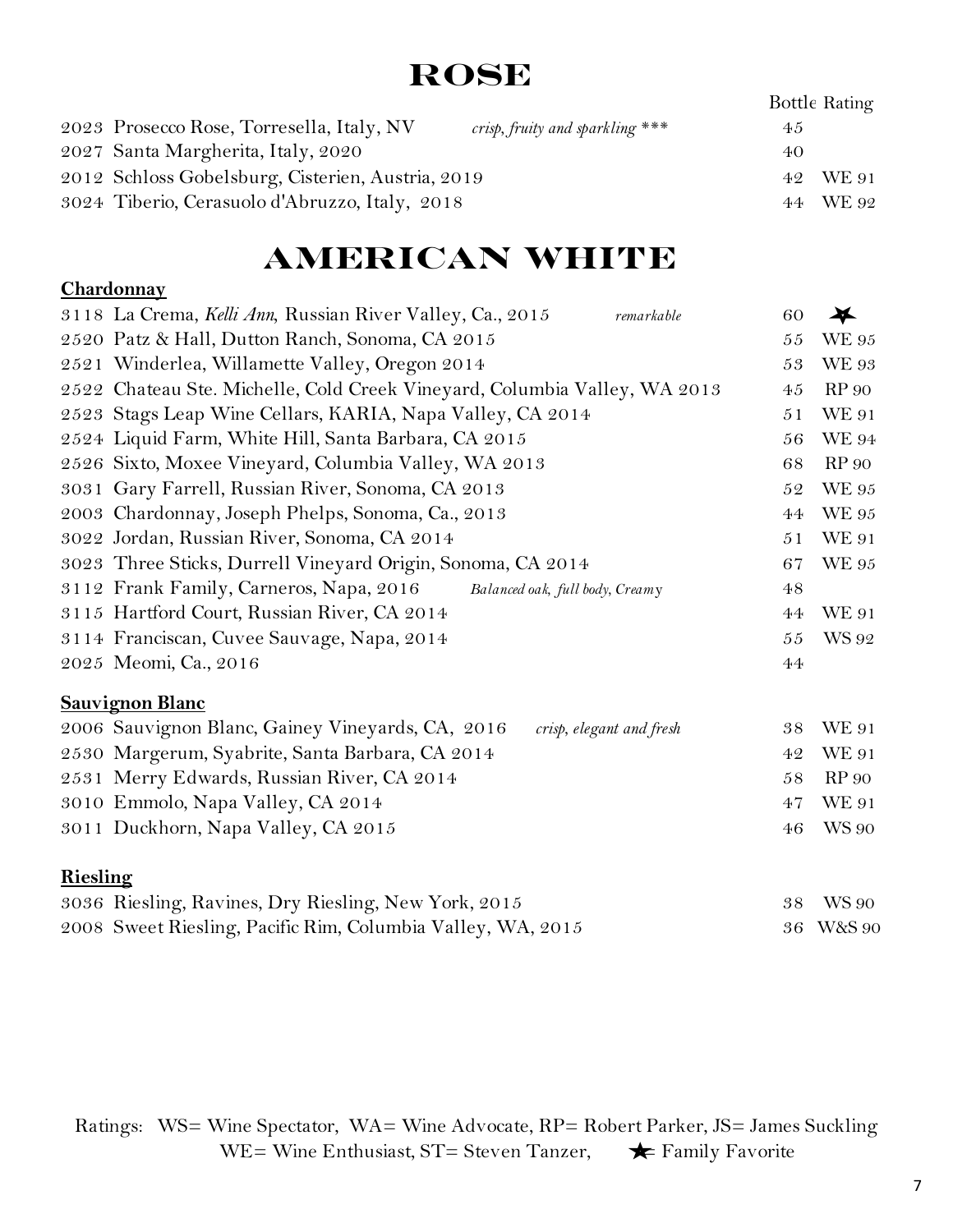# **Italian White**

| <b>Pinot Grigio</b>                                                                  |             |                   |
|--------------------------------------------------------------------------------------|-------------|-------------------|
| 2026 Alisa Vineyards, Tuscany, 2016/17                                               | 40          |                   |
| 3003 Vie de Romans, Dessimis, Fruili-Venezia Giulia, 2014                            | 55          | JS 94             |
| 3004 Attems, Fruili-Venezia Guilia, 2015                                             | 36          | <b>WS 90</b>      |
| 3108 Santa Margherita, Veneto, 2014                                                  | 45          |                   |
| Chardonnay                                                                           |             |                   |
| 3007 Cabreo La Pietra, Tuscany 2013                                                  | 52          | JS 92             |
| 3012 Antinori, Cervaro della Saia, Umbria, 2014                                      | 62          | WS 91             |
| <b>Sauvignon Blanc</b>                                                               |             |                   |
| <b>Greco Bianco</b>                                                                  |             |                   |
| 2602 Greco, Statti, Calabria, Italy 2014                                             | 40          |                   |
| 3110 Greco di Tufo, Mastroberardino, DOCG, Campania, 2013                            | $4\sqrt{2}$ | <b>W&amp;S 90</b> |
| <b>Vermentino</b>                                                                    |             |                   |
| 3111 Argiolas Costamolino, DOC, Sardinia, 2013                                       | 36          |                   |
| 3001 Poggio al Telsoro, Solosole, Tuscany, Italy, 2015                               | 41          | <b>WS 90</b>      |
| <b>White Blend</b>                                                                   |             |                   |
| 2022 Chardonnay/Nebbiolo Blend, Nera Terrazze Retiche di Sondrio "la Novella"        | 40          |                   |
| 2609 Cusumano, Angimbe, Sicily, Italy 2015                                           | 39          |                   |
| 3113 Jermann Venezia-Giulia, Tunina, Friuli, 2007                                    | 77          | WS 92             |
| 2606 Nino Negri, Ca'Brione, Lombardy, Italy 2014                                     | 52          | <b>JS</b> 90      |
| <b>Other White Varietals</b>                                                         |             |                   |
| 3119 Grechetto/Vermentino Blend, Degugnano Dei Barbi, <i>Orvieto Classico</i> , 2015 | 40          | <b>WE 90</b>      |
| 3122 Friulano, Schiopetto, Collio, 2014                                              | 44          |                   |
| 2608 Arneis, Vietti, Roero, Piedmont, Italy 2015                                     | 43          |                   |
| 2009 Moscato, Stella IGT, Sicily, 2016                                               | 36          |                   |
| 2601 Pecorino, Cataldi Madonna, Giula, Abruzzo, Italy 2014                           | 40          | AG 93             |
| 2604 Pigato, Colle dei Bardellini, Liguria, Italy 2014                               | 39          |                   |
| 2607 Verdicchio, Bisci, Italy 2015                                                   | 39          |                   |

 Ratings: WS= Wine Spectator, WA= Wine Advocate, RP= Robert Parker, JS= James Suckling WE= Wine Enthusiast, ST= Steven Tanzer,  $\bigstar$  Family Favorite

\*UNFORTUNATELY, DUE TO LIMITED ALLOCATIONS, AVAILABILITY OF WINES AND VINTAGES ARE SUBJECT TO CHANGE without notice. WE APOLOGIZE FOR ANY INCONVENIENCE.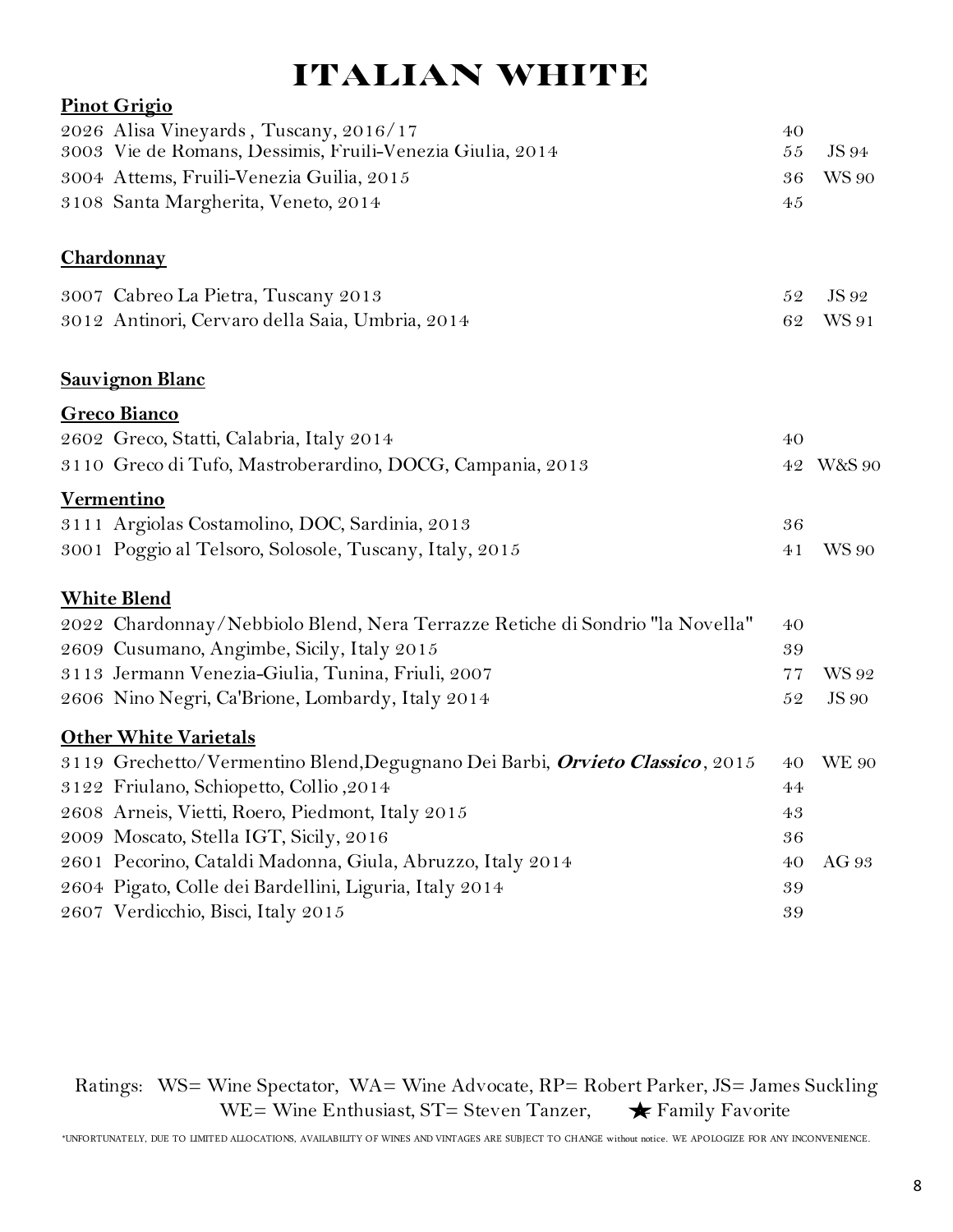# **French white**

| Chardonnay                                                                     |        | <b>Bottle Rating</b> |
|--------------------------------------------------------------------------------|--------|----------------------|
| Cote de Beaune, Burgundy                                                       |        |                      |
| 2551 Oliver Leflaive, Puligny Montrachet, 2014                                 | 80     | <b>WE 91</b>         |
| 2555 Maison Pascal Clement, Muersault, 2014                                    | 73     |                      |
| 2561 Jean Noel Gagnard, Chassagne-Montrachet, 1 er Cru, 2014                   | 152    |                      |
| 2562 Hubert Lamy, Saint-Aubin, 1er Cru, Clos du Meix, 2014                     | 68     | <b>RP</b> 93         |
| 3102 Domaine de la Vougeraie, Savigny-les-Beaune Blanc, 2014                   | 65     |                      |
| Maconnais, Burgundy                                                            |        |                      |
| 2552 Chateau des Quarts, Pouilly Fuisse, Clos des Quarts, 2014                 | 73     |                      |
| 3105 J.J. Vincent, Pouilly-Fuisse, Marie Antionette, 2013                      | $4\,8$ |                      |
| <b>Chablis, Burgundy</b>                                                       |        |                      |
| 2560 Domaine Christian Moreau, Pere et Fils, Les Clos, Grand Cru, Chablis 2014 | 90     | <b>WE 95</b>         |
| Cote de Nuits, Burgundy                                                        |        |                      |
| "awesome"<br>3101 Domaine de la Vougeraie, Terres de Famile, 2013              | 45     |                      |
| <b>Rhone Valley</b>                                                            |        |                      |
| 2553 Paul Jaboluet Aine, Hermitage Blanc, le Chavalier, Rhone Valley, 2014     | 93     | <b>RP</b> 93         |
| 2554 Les Vins de Viene, Condrieu, Rhone Valley, France, 2012                   | 53     | <b>WE 91</b>         |
| <b>Sauvignon Blanc</b>                                                         |        |                      |
| 3117 Domaine Vacheron, Sancerre, Loire, 2013                                   | 52     | <b>RP</b> 90         |
| 2011 Simonet Febve, Saint-Bris, Burgundy, 2015                                 | 40     |                      |
| 2556 Claude Riffault, Sancerre, Les Boucauds, Loire, 2015                      | 45     | RP 92                |
| 2558 Pascal Jolivet, Pouilly-Fume, Loire, 2014                                 | 46     |                      |

 Ratings: WS= Wine Spectator, WA= Wine Advocate, RP= Robert Parker, JS= James Suckling WE= Wine Enthusiast,  $ST =$  Steven Tanzer,  $\blacklozenge$  Family Favorite

 **\*UNFORTUNATELY, DUE TO LIMITED ALLOCATIONS, AVAILABILITY OF WINES AND VINTAGES ARE SUBJECT TO CHANGE. WE APOLOGIZE FOR ANY INCONVENIENCE.**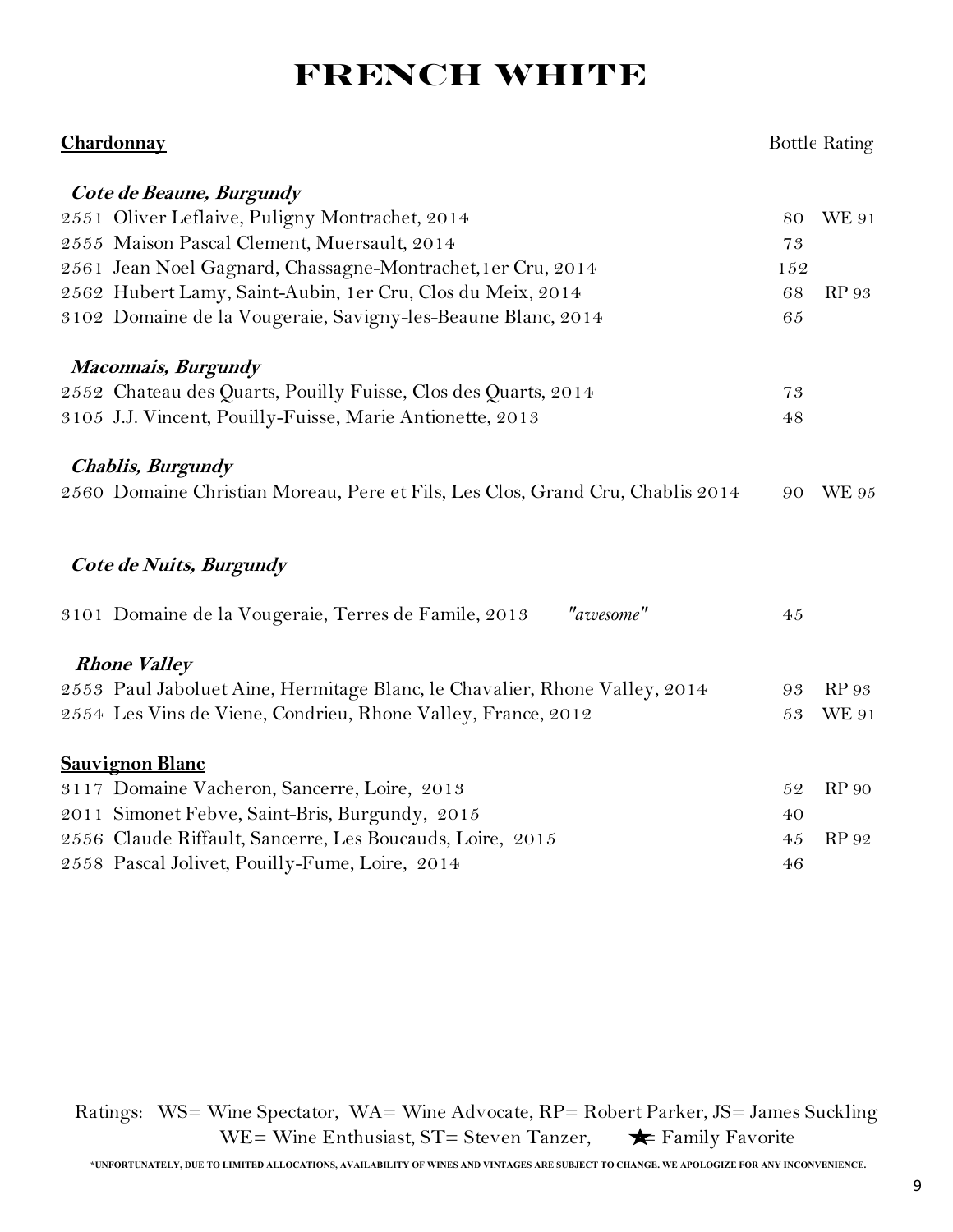# **Other White**

#### **New Zealand**

#### **Austria/Germany**

| 2005 Riesling, Clean Slate, Germany, 2016, refreshing, spicy, peachy, light body | 40 |          |
|----------------------------------------------------------------------------------|----|----------|
| 2527 Riesling, Melsheimer, Spatlese, Mosel, Germany, 2014                        | 49 |          |
| 2528 Chardonnay, Lackner-Tinnacher, Morillon, Reid, Austria 2015                 |    | 43 WE 90 |
| 3034 Riesling, Peter Jacob Kuhn, Stock and Stein, Germany 2015                   |    | 37 WE 90 |
| 3035 Gruner Veltliner, Hopler, Guttenberg, Burgenland, Austria, 2015             |    | 40 WE 91 |
| 2012 Rose, Schloss Gobelsburg, Cisterien, Austria, 2016                          |    | 36 WE 91 |

# **Bubbles**

#### **Champagne**

| 2503 G.H. Mumms, Champagne, France NV                         | 70. | <b>WS 90</b> |
|---------------------------------------------------------------|-----|--------------|
| 2500 Moet & Chandon, Imperial, Brut, Champagne, France NV     | 79  | <b>WS 90</b> |
| 2501 Vueve Clicquot, Brut Rose, Champagne, France, NV         |     | 107 WS 90    |
| 2504 Vueve Clicquot, Brut, Yellow Label, Champagne, France NV | 89  | <b>WS 90</b> |
| 2510 Perrier Jouet, Grand Brut, Champagne, France NV          | 70  | <b>WS 90</b> |
| 3020 Dom Perignon, Champange, France 2006                     | 181 | RP 96        |
| 3021 Krug, Grande Cuvee, Champagne, France NV                 |     | 207 WE 95    |
| 3116 Taittinger, Brut, La Francais, France, NV                | 69  | WS 90        |
|                                                               |     |              |

#### **Prosecco**

| 2023 Torresella, Rose, Italy    | 45 |
|---------------------------------|----|
| 2013 Ruffino, Tuscany, Italy NV | 40 |
| 2024 Santa Margherita, Italy NV | 48 |

#### **Moscato d'Asti**

| 2508 Saracco, Piedmont, Italy, 2016            | 37 RP 90 |
|------------------------------------------------|----------|
| 2509 Vietti, Cascinetta, Piedmont, Italy, 2016 | 36 WE 91 |

 Ratings: WS= Wine Spectator, WA= Wine Advocate, RP= Robert Parker, JS= James Suckling WE= Wine Enthusiast,  $ST =$  Steven Tanzer,  $\blacktriangleright$  Family Favorite